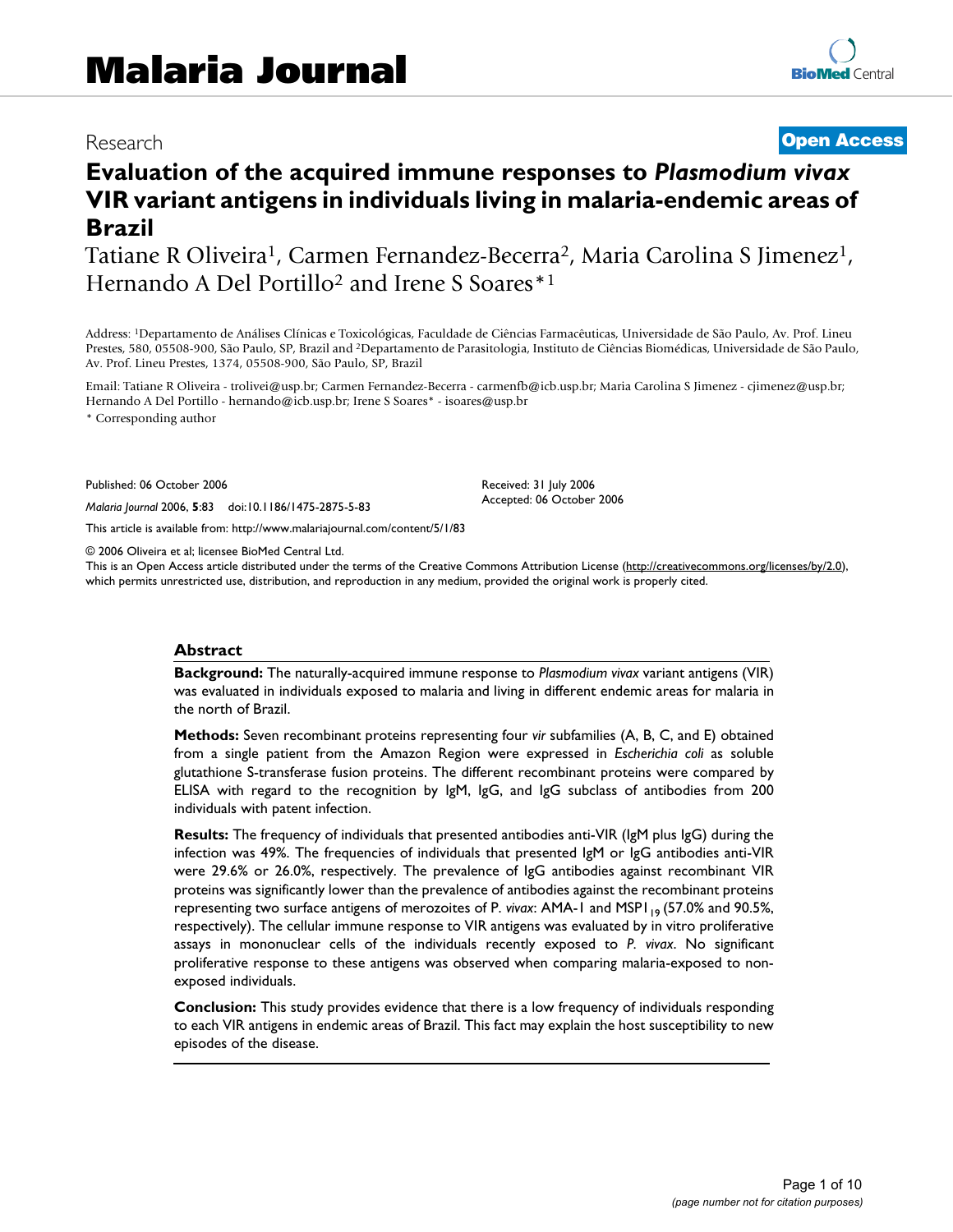# **Background**

*Plasmodium vivax* is the second most prevalent malaria species of world with an estimated 80–90 million cases a year [[1\]](#page-8-0). In Americas and Asia, *P. vivax* is the most prevalent malaria species, and in Brazil it represents more than 75% of the clinical cases reported annually [2].

Variant antigens exposed on *P. vivax*-infected reticulocytes are encoded by a single multigene superfamily termed *vir* (*P. vivax* variant genes), with circa 600–1,000 copies per haploid genome [3]. Moreover, in silico analysis of *vir* sequences from endemic regions have demonstrated that sequences can be grouped into different subfamilies (A-E) based on sequence similarities and structural properties [4,5]. Furthermore, in silico, analysis has also revealed that *vir* genes are part of the large *pir* superfamily (*Plasmodium* interspersed repeat), conserved among different species and whose members seem to play a major role in antigenic variation [6]. Antigenic variation is a common phenomenon in all species of *Plasmodium* this far studied, including the species infecting rodents, monkeys and humans (*Plasmodium yoelii*, *Plasmodium berghei*, *Plasmodium chabaudi*, *Plasmodium knowlesi, Plasmodium fragile* and *Plasmodium falciparum*) [7]. These *Plasmodium* species apparently use antigenic variation to evade the immune system and to maintain the parasite survival. In *P. falciparum*, variant antigens are implicated in cytoadherence to the endothelium of venullar capillaries in the deep vascular of inner organs. The major role of *vir* genes and their encoding variant proteins in natural infections is presently unknown, although recently it has been proposed that they have a role in spleen-specific cytoadherence and establishment of chronic infections [8].

Several lines of evidence support the idea that antibody responses directed to *P. falciparum* clonally variant surface antigens (VSA) contribute to the acquired immune protection against malaria caused by this protozoan parasite [9- 13]. The VSA described to date include *P. falciparum* erythrocyte membrane protein 1 (PfEMP-1) [14] and the rifins [15,16]. Unlike PfEMP1 proteins, VIR proteins are not clonally expressed by individually infected reticulocytes and very little information is available regarding the naturally acquired immune response against these proteins [4]. In order to determine whether VIR proteins are target of naturally acquired immunity, the antibody response of *P. vivax* infected patients in the Brazilian Amazon was recently analysed using glutathione S-transferase fusion proteins (GST-VIR) expressing exon II and representing the various VIR subfamilies (A-E) from three patients [4].

The present study was designed to evaluate the prevalence of IgM, IgG and IgG subclasses to VIR proteins as estimated by ELISA in 200 individuals exposed to malaria from the Amazon Region, Brazil. Seven soluble GST fusion proteins corresponding to four VIR subfamilies (A, B, C, and E) obtained from parasites of a single patient from the Amazon Region were used in this study. The serum recognition pattern of these individuals was compared with their ability to recognize two recombinant proteins representing two merozoite surface antigens of *P. vivax*: the 19 kDa C-terminal region of the Merozoite Surface Protein-1 (MSP $1_{19}$ ) and the apical membrane antigen 1 (AMA-1). Finally, the study was complemented by estimating in vitro PBMC proliferative responses upon stimulation with these recombinant proteins.

# **Methods**

#### *Subjects*

After verbal consent, blood samples from 261 individuals were collected. A total of 220 serum samples were used for serological analysis. Two hundred samples were from patients with patent *P. vivax* malaria and 20 from individuals never exposed to malaria (negative controls). Blood samples from *P. vivax* patients were collected in five different malaria endemic regions in the State of Pará, north Brazil: i) city of Belém  $(n = 64)$ , ii) city of Itaituba  $(n = 20)$ , iii) city of Marabá (n = 21), iv) city of Tailândia (n = 20), and v) city of Igarapé-Açu (n = 32). Other 43 blood samples were collected in the State of Rondônia, in the north of Brazil. Patent infection was documented by microscopic analysis of Giemsa-stained blood smears. The mean age of this group was  $28.3 \pm 13.3$  years old and 69.7% of the subjects were male. Clinical and laboratory data have been reported elsewhere for all individuals including individuals never exposed to malaria [4[,17](#page-9-0)-19]. Only individuals, from whom precise information on the number of *P. vivax* malaria episodes was available, were used to establish a correlation between the number of malarias and the frequency of responders to recombinant proteins.

Fifteen to twenty ml of venous blood of 41 individuals were collected aseptically in heparinized tubes and transported at room temperature, within 48 h, for lymphoblastic proliferation assays. The first group of individuals was one of healthy adult volunteers from the city of São Paulo, State of São Paulo, in the southeast of Brazil. Malaria is not present in this part of the country and these individuals had never had malaria or traveled to malaria-endemic areas. The total number of volunteers was 14, their average age was  $30.1 \pm 6.6$  years old and 50.0% of the subjects were male. The second group was composed by 27 adults from the area of Augusto Correa, State of Pará in the north of Brazil, and they had been treated for *P. vivax* malaria in the previous 3 months. The mean age of this group was  $33.6 \pm 15.0$  years old and 44.4% of the subjects were male. The Ethics Committee of the University of São Paulo had approved this study.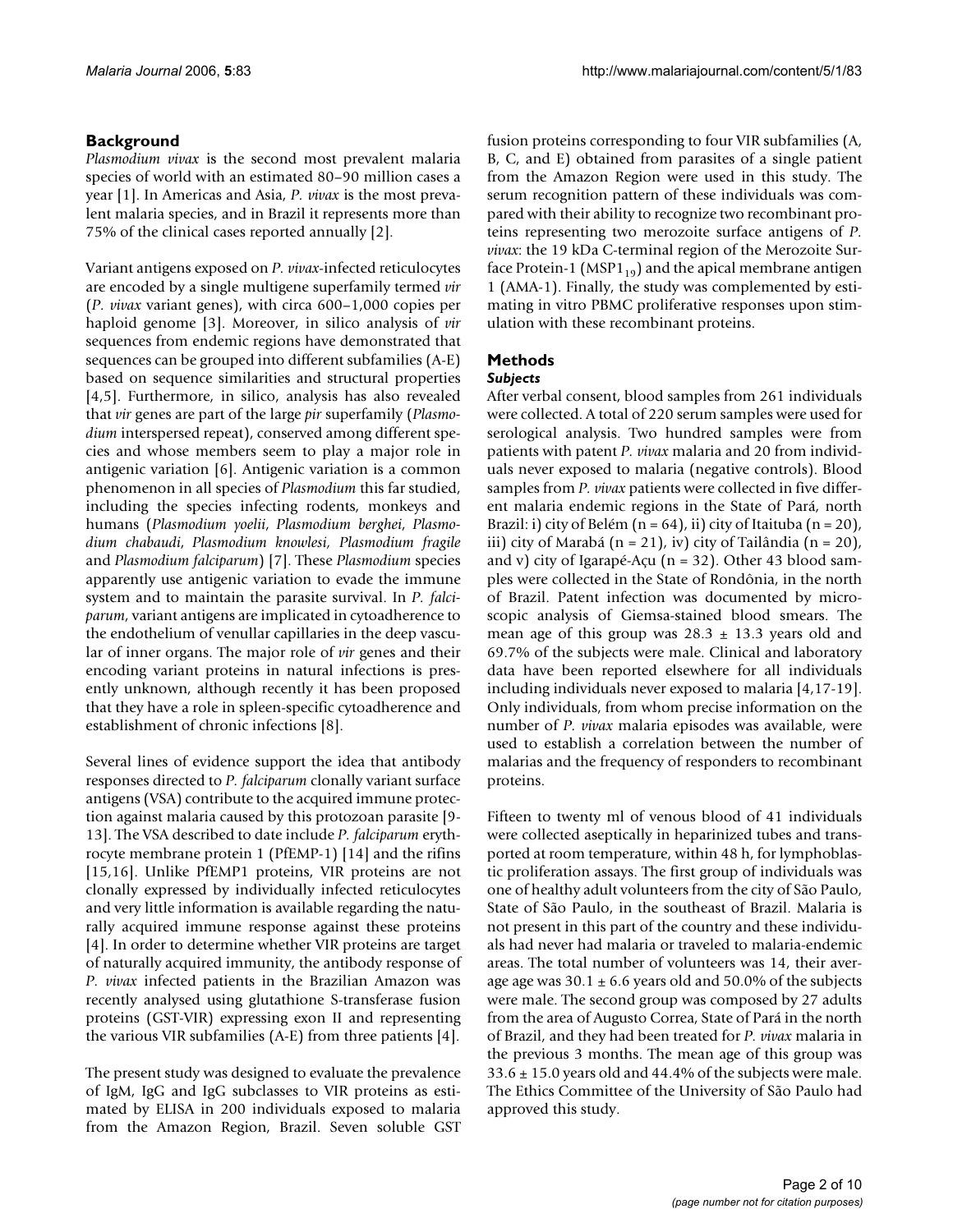#### *Recombinant proteins*

#### *VIR*

Seven glutathione S-transferase fusion proteins corresponding to four *vir* subfamilies (A, B, C, and E) obtained from parasites of a single patient from the Amazon Region were used in this study. The detailed construction has been described elsewhere [4]. Recombinant *Escherichia coli* BL21 (DE3) was grown at 37°C under constant shaking in multiple flasks containing 500 ml of LB-ampicillin. When the preparation reached an  $OD_{600} = 1.0$ , isopropylβ-D thiogalactopyranoside (IPTG, Invitrogen, Auckland, New Zealand) was added to a final concentration of 2 mM, except to VIR-C16, which was induced with 0.1 mM IPTG. Cultures were incubated at 18°C under constant shaking for 16 h and bacterial pellets were obtained by centrifugation and resuspended in sonication buffer [10 mM Tris-HCl pH 8.0, 150 mM NaCl, 1 mM EDTA, 100 µg/ ml lysozyme and 0.05 volumes of the Protease Inhibitor Cocktail (Sigma, Saint Louis, USA)]. Bacteria were lysed on ice with the aid of a sonicator (Branson model 450, Danbury, CT). Five sonication cycles, consisting of 30 seconds pulses at 1 min interval, were applied. Bacterial lysates were centrifuged at 3,000 *g* for 30 min at 4°C. Recombinant proteins were purified from the supernatant of the bacterial lysates using Glutathione Sepharose 4B Fast Flow columns (Amersham Biosciences, Uppsala, Sweden), and their purity determined by SDS-PAGE. As control, GST was produced alone.

#### *AMA-1*

The recombinant protein  $His<sub>6</sub>$ -AMA-1 represents AA 43 to 487 of the *P. vivax* AMA-1. This protein was expressed in *E. coli* and purified as previously described [19].

#### *MSP1*<sub>19</sub>

The recombinant protein  $His<sub>6</sub> - MSP1<sub>19</sub>$  represents the 19 kDa C-terminal region of the MSP-1 (AA 1616–1704, Belém strain). This protein was expressed in *E. coli* and purified as previously described [20].

#### *Immunoassays*

#### *Detection of antigen specific IgG antibodies by ELISA*

Human IgG antibodies against VIR, AMA-1 and MSP1<sub>19</sub> were detected by ELISA as described [18,19], except that the plates were coated with 100 ng/well of each protein. The  $OD_{492}$  values to each recombinant VIR protein were obtained by subtracting the  $OD_{492}$  values of the same serum to GST alone. The results were expressed as Index of Reactivity (IR =  $OD_{492}$  values of test sample divided by the value of the cutoff). Cut-off points were set at three standard deviations above the mean  $OD_{492}$  of sera from 15 individuals, unexposed to malaria, from the city of São Paulo. Values of  $IR \geq 1.0$  were considered as positive.

#### *Determination of antigen-specific antibodies of distinct IgG and IgM subclasses by ELISA*

ELISA was performed using subclass-specific mouse antihuman IgG or anti-human IgM as the second-step reagent. These mAbs recognize human IgG1, IgG2, IgG3 or IgG4 or IgM (Sigma, Saint Louis, USA) and were diluted 1:3,000 (anti-IgG1), 1:1,000 (anti-IgG2 and anti-IgG3), 1:500 (anti-IgG4) or 1:10,000 (anti-IgM) in PBS-5% non-fat milk. After 1 h incubation at room temperature, plates were washed and peroxidase labeled anti-mouse heavy and light chain IgG (Sigma, Saint Louis, USA) was added to a final concentration of 1:5,000. Only serum samples that had IgG specific for the recombinant protein VIR were tested for IgG subclass. Each serum was tested in duplicate and the  $OD_{492}$  values were averaged. Cut-off points were calculated as described above.

#### *Peripheral blood mononuclear cells (PBMC) proliferation assay*

The proliferation assays were performed as described elsewhere [21]. Blood samples were collected in heparinized tubes and transported to the laboratory within 20 h. After diluted with the same volume of PBS, PBMC were isolated on Ficoll-Paque (Amersham Biosciences, Uppsala, Sweden) by centrifugation. The PBMC at the interface were collected, washed three times in PBS, and ressuspended in complete media. Viable PBMC counts were made under a phase-contrast microscope by the trypan blue dye exclusion test. The complete media was RPMI 1640 medium (Invitrogen, Auckland, New Zealand) supplemented with 10% normal human serum, 2 mM L-glutamine, 10 mM Hepes, 0.2% sodium bicarbonate,  $5 \times 10^{-5}$  M 2-mercaptoethanol, 1 mM sodium pyruvate, 1 mM non-essential amino acid solution, 100 U/ml penicilin and streptomycin. A total of  $2.0 \times 10^5$  cells in 200 µl of culture media were added to each well of a flat bottom 96-well plate (Corning Co., NY). Each recombinant protein VIR, MSP1<sub>19</sub> or GST was added in 20  $\mu$ l. The final concentration of recombinant proteins or GST was 2 and 10 µg/ml. Because of the antigen limitation, only one recombinant protein representing each subfamily VIR was used (A4, B10, C1, and E5). The assay was performed in triplicate cultures and one of these triplicates contained only culture medium. Concanavalin A (Sigma, Saint Louis, USA) was used as positive control in all the experiments. Cultures were incubated in a humid environment, at 37°C, in a 5%  $CO<sub>2</sub>$  atmosphere for 5 days. Subsequently, 25 µl of complete medium containing 1  $\mu$ Ci of [3H]-thymidine (Amersham Bioscences, Buckinghamshire, England) was added to the cultures. After 20–24h, cultures were harvested with a semi-automatic cell harvester, and radioactivity was determined in a liquid scintillation counter. The arithmetic mean cpm for each set of triplicate wells was calculated, and the stimulation indices (SI) were determined as the arithmetic mean cpm of recombinant pro-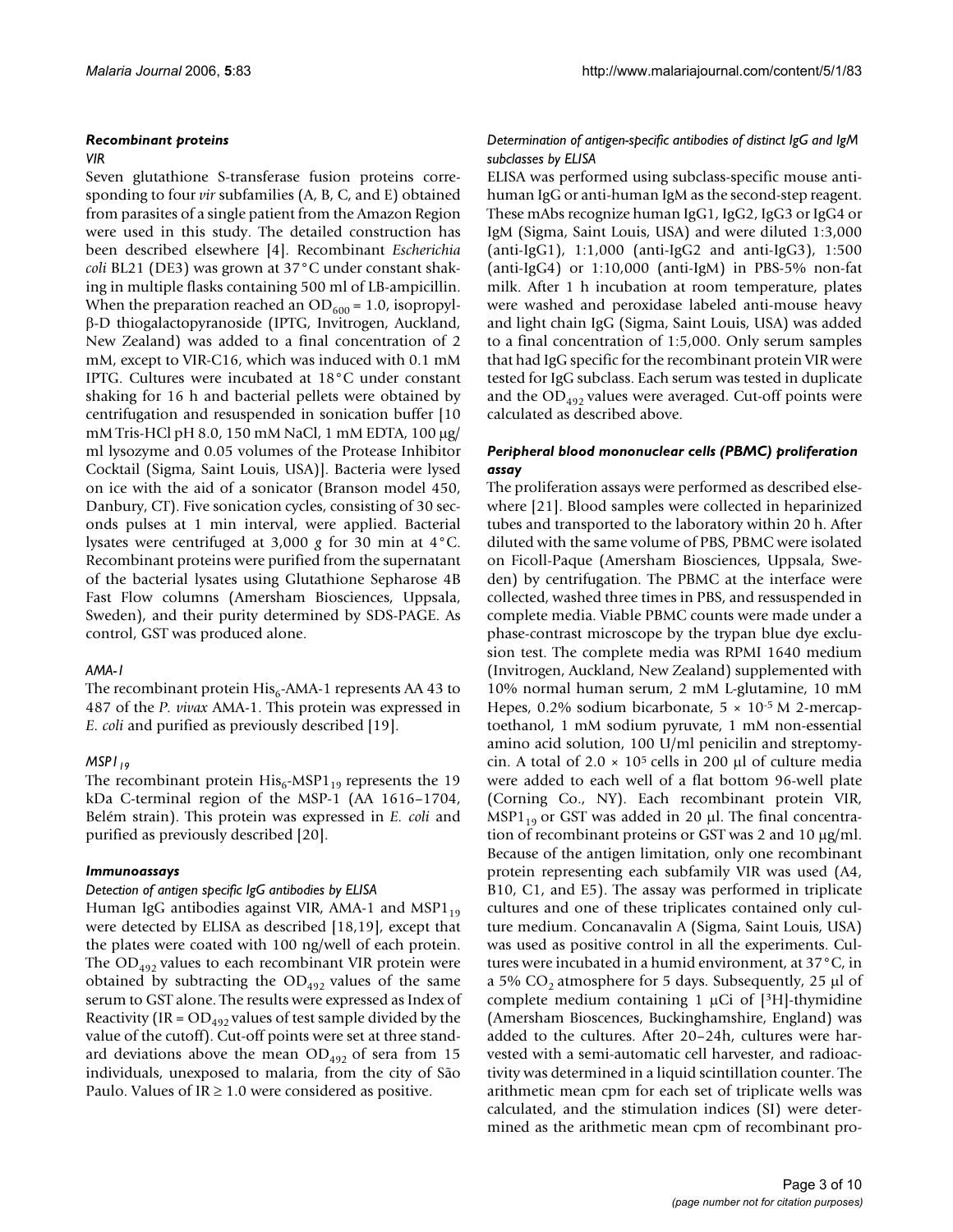

Figure 1

**SDS-PAGE analysis of the purified recombinant proteins corresponding to the different VIR subfamilies**. Bacterial recombinant VIR proteins were expressed and purified as described in the Methods section. Lanes, 1: Molecular mass marker; 2: GST; 3: VIR-A4; 4: VIR-B10; 5: VIR-C1; 6: VIR-C2; 7: VIR-C16; 8: VIR-E5; 9: VIR-E8.

tein-stimulated culture divided by the arithmetic mean cpm of the GST-stimulated culture to VIR proteins or medium alone to recombinant protein  $MSP1_{19}$ . The background counts for GST varied from 264 to 2,126 cpm.

#### *Statistical analysis*

Differences between proportions of responders were analysed using the Chi-square test. Mann-Whitney test was used to compare the median of the Index of Reactivity (IR) among groups. The significance level was set at *P* < 0.05.

#### **Results**

#### *Purification of recombinant VIR proteins*

Previous studies by us failed to solubilized GST-VIR tags [4]. In the present study, it was established that low expression temperature (18°C) and high concentrations of IPTG cooperatively improved the solubility of GST-VIR recombinant proteins. Using this strategy, soluble antigens were purified by GST affinity chromatography. Figure 1 shows the SDS-PAGE analysis of the purified recombinant proteins performed under denaturing conditions in the presence of the reducing agent 2-ME. Each protein migrated with apparent molecular weights of 42 kDa (VIR-A4), 47 kDa (VIR-B10), 52 kDa (VIR-C1 and VIR-C2), 54 kDa (VIR-C16), 59 kDa (VIR-E5 and VIR-E8).

*Recognition of recombinant VIR proteins and two merozoite surface antigens of* **P. vivax** *(AMA-1 and* 

| Table 1: Prevalence of the antibody response in 200 individuals |
|-----------------------------------------------------------------|
| with patent Plasmodium vivax malaria                            |

|                     | Number of positive sera (%) |           |  |
|---------------------|-----------------------------|-----------|--|
| Recombinant protein | lgG                         | IgM       |  |
| VIR-A4              | 22(11.0)                    | 36(18.1)  |  |
| VIR-BIO             | 22(11.0)                    | 18(9.0)   |  |
| <b>VIR-CI</b>       | 23(11.5)                    | 12(6.0)   |  |
| VIR-C <sub>2</sub>  | 35 (17.5)                   | 22(11.0)  |  |
| VIR-C16             | 4(2.0)                      | 30(15.1)  |  |
| VIR-E5              | 20 (10.0)                   | 26(13.1)  |  |
| VIR-E8              | 5(2.5)                      | 30(15.1)  |  |
| AMA-I               | 114(57.0)                   | ND.       |  |
| MSPI <sub>19</sub>  | 181 (90.5)                  | <b>ND</b> |  |

The percentage of responders was calculated as described in the Methods section. Serum samples were tested at a dilution of 1:100. The cut-off values for each recombinant protein were: VIR-A4, 0.166; VIR-B10, 0.121; VIR-C1, 0.119; VIR-C2, 0.136; VIR-C16, 0.183; VIR-E5, 0.116; VIR-E8, 0.251; AMA-1, 0.341; MSP1<sub>19</sub>, 0.192 (for IgG). VIR-A4, 0.165; VIR-B10, 0.099; VIR-C1, 0.204; VIR-C2, 0.190; VIR-C16, 0.138; VIR-E5, 0.143; VIR-E8, 0.150 (for IgM)

#### *MSP1<sub>19</sub>) by antibodies of individuals with patent vivax malaria*

Serum antibodies (IgM, IgG and IgG subclasses) from individuals living in different endemic areas for malaria in the north of Brazil were tested for recognition of VIR proteins. Initially, 200 serum samples collected from individuals with patent infection were tested by ELISA, using as antigens seven GST-fusion proteins representing four VIR subfamilies (A, B, C, and E). The results show that a total of 49.0% of subjects presented antibodies (IgM plus IgG) to at least one of the recombinant proteins representing VIR antigens indicating that these proteins are immunogenic during natural human infections. The frequency of individuals that presented IgG antibodies to at least one of the recombinant proteins VIR was 26.0%. Table 1 shows that the frequency of responders against each recombinant protein VIR ranged from 2.0% (protein VIR-C16) to 17.5% (protein VIR-C2). None of the seven VIR proteins tested was immunodominant. However, when the prevalence of individuals that presented IgG antibodies to each VIR subfamily was analysed, the prevalence of antibodies against VIR-C subfamily was significantly higher than the prevalence against other subfamilies (*P* < 0.05, Chi-Square test). Recombinant proteins AMA-1 and  $MSP1_{19}$  were also used to compare the reactivity of serum samples. The frequency of individuals with IgG antibodies to AMA-1 and MSP1 $_{19}$  was 57.0% and 90.5%, respectively (Table 1).

The frequencies of individuals who responded to recombinant proteins VIR were significantly lower than the frequency of responders to AMA-1 and MSP1<sub>19</sub> ( $P < 0.05$ , Chi-Square test). When the IR values from individual serum samples were compared, values obtained for both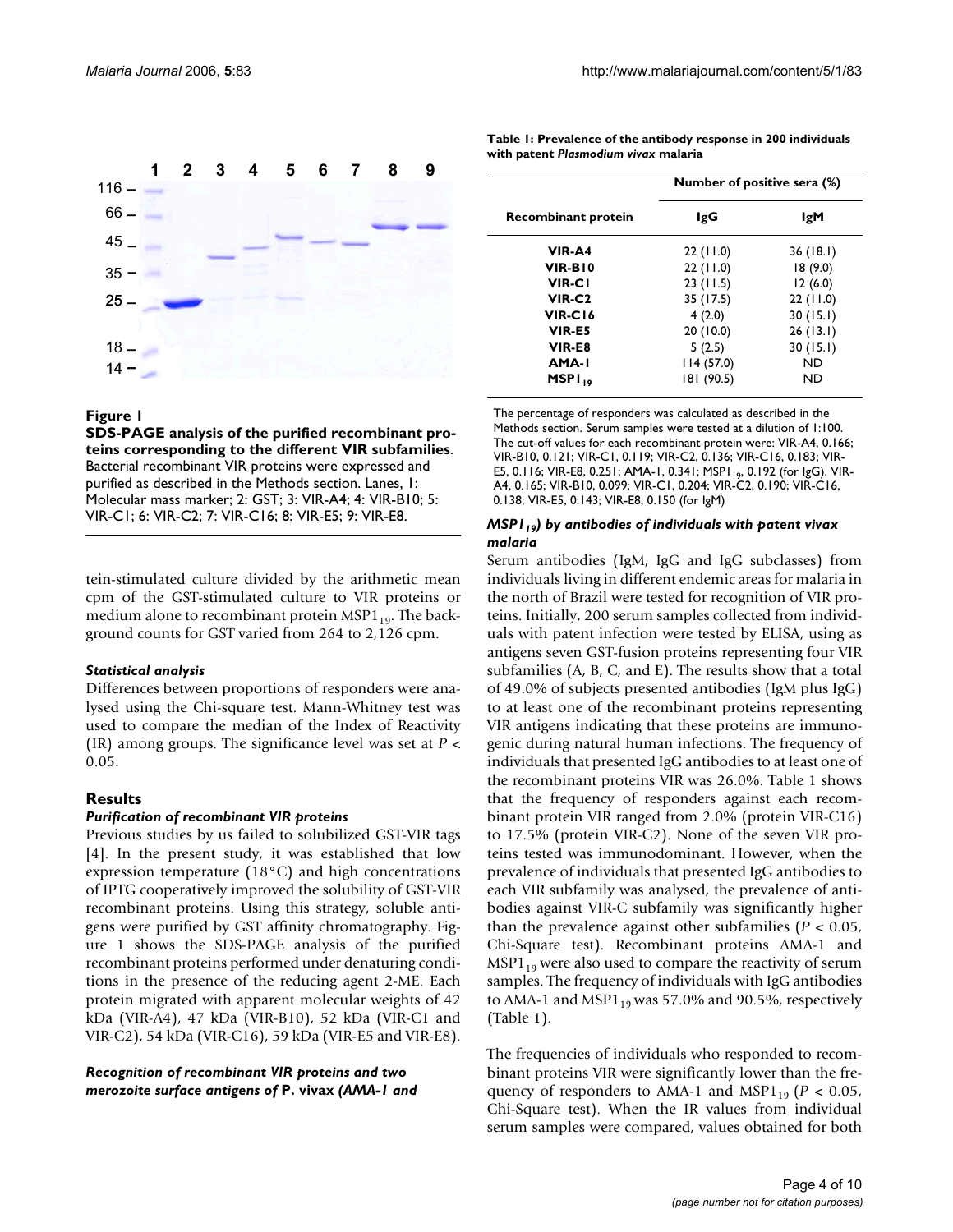| Table 2: Frequency of malaria exposed individuals with       |
|--------------------------------------------------------------|
| antibodies of distinct IgG subclass specific for recombinant |
| proteins VIR                                                 |

|                 | % of positive sera |       |       |              |
|-----------------|--------------------|-------|-------|--------------|
| lgG             | <b>VIR-A</b>       | VIR-B | VIR-C | <b>VIR-E</b> |
| <b>Subclass</b> |                    |       |       |              |
| IgGI            | 9.5                | 4.8   | 38.6  | 15.0         |
| lgG2            | 14.3               | 0     | 13.6  | 20.0         |
| lgG3            | 14.3               | 4.8   | 15.9  | 25.0         |
| lgG4            | 14.3               | 0     | 11.4  | 0            |

The percentage of responders was calculated as described in the Methods section. The ELISA was performed using subclass-specific, anti-human IgG1, IgG2, IgG3 or IgG4 and serum samples at a dilution of 1:25. Only serum samples that had total IgG specific for proteins VIR were tested in this assay. The cut-off values were defined as the mean plus 3 standard deviation values obtained from 20 uninfected control sera.

were higher than those observed for VIR (data not shown, *P* < 0.05, Mann-Whitney). A schematic diagram of the IgG antibody response against recombinant VIR proteins, in each individual with patent *P. vivax* malaria, is shown in Additional File 1. In addition, the IgM prevalence against each recombinant protein VIR was also evaluated. A total of 29.6% of subjects recognized at least one of the recombinant proteins VIR. As can be seen in Table 1 the frequency of responders against each recombinant protein VIR ranged from 6.0% (protein VIR-C1) to 18.1% (protein VIR-A4).

Because the subclass of IgG produced in response to a given antigen may determine the function of the antibody, the IgG subclasses were estimated by subclass-specific ELISA using as antigen recombinant proteins VIR. No statistically difference was observed in IgG subclass distribution of antibodies, except to VIR-C whose antibodies are mainly IgG1 subclass (Table 2).

In order to determine whether there was a correlation between the frequency of IgG antibodies and episodes of *P. vivax* infection, the sera of the 186 individuals were separated according to the previous number of malaria episodes. Individuals were divided in three groups: i) primary-infected, individuals with no previous malaria episodes; ii) individuals with 1 or 2 previous malaria episodes; and iii) individuals with  $\geq$  3 previous malaria episodes. The frequency of responders to recombinant proteins VIR did not increase according to the number of previous *P. vivax* malaria episodes (Figure 2, *P* > 0.05, Chi-Square test) which confirms recently obtained data [4]. In contrast, the frequency of serum samples containing IgG anti-AMA-1 was significantly higher in groups ii and iii, that had previous malaria episodes when compared with the group without previous malaria episodes (*P* < 0.05,

Chi-Square test). This result suggests that the infection provides a boost to the production of antibodies specific for the AMA-1 that is not observed in the case of the VIR proteins. The frequency of individuals containing anti- $MSP1_{19}$  IgG was high (85.6%) in the group without previous malaria episodes, confirming previous data showing that antibody response against  $MSP1_{19}$  was established after a single exposure to malaria [18,19].

### *PBMC proliferative response after in vitro culture with*  different recombinant proteins VIR and MSPI<sub>19</sub>

PBMC were collected from 27 individuals recently treated for malaria infection. These cells were tested for proliferation upon culture in the presence of one representing of each VIR subfamily (A4, B10, C1, and E5), GST or  $MSP1_{19}$ . Recombinant proteins or GST were tested, in triplicates, at the two distinct final concentrations of 2 and 10  $\mu$ g/ml. Individuals who showed SI > 2.5 for at least one of the two concentrations of recombinant protein, when compared to PBMC cultures containing the GST alone (VIR) or medium alone (MSP $1_{19}$ ), were considered as positive responders. The frequency of individuals who responded to each recombinant protein was estimated. As control, it was estimated the frequency of responders to each recombinant protein among 14 healthy subjects resident in the city of São Paulo, State of São Paulo, in the southeast of Brazil. These individuals had never had malaria or traveled to malaria-endemic areas.

The frequency of responders among individuals exposed to malaria was low and ranged from 3.7% (VIR-A4 and VIR-C1) to 7.4% (VIR-B10 and VIR-E5) (data not shown). PBMC obtained from 85.2% of the individuals treated for malaria failed to proliferate in response to any recombinant protein tested. The lack of response to recombinant proteins VIR and  $MSP1_{19}$  in a large number of individuals from endemic areas was not due to loss of viability in culture, because cells from all individuals responded vigorously to Con A (data not shown). None of the individuals who had never been exposed to malaria group was a responder. The proportions of responders between the two groups of individuals were compared statistically. The frequency of responders to the all recombinant proteins was not statistically different between the groups of malaria exposed and the unexposed individuals. The SI obtained after stimulation with each one of the recombinant proteins VIR and  $MSP1_{19}$  among individuals exposed to malaria is presented in Fig. 3. As one can see, the positive responders to VIR proteins had SIs between 2.6 and 4.5. No individual of the exposed group was responder to  $MSP1_{19}$ .

#### **Discussion**

In the present study, the serum antibody and PBMC reactivity of individuals exposed to *P. vivax* malaria with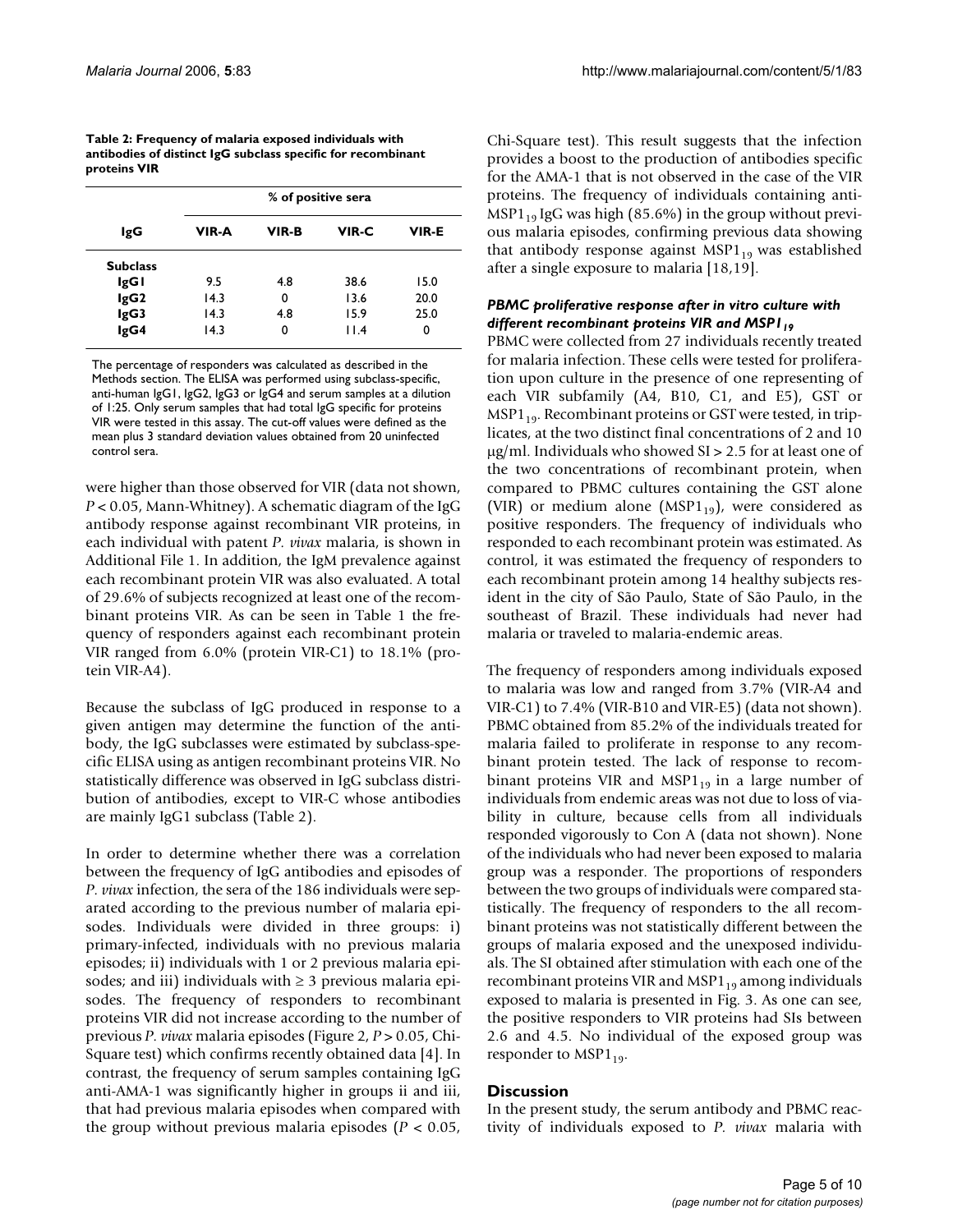

### Association between the percent sodes malaria **Figure 2** age of responders that recognize each recombinant protein and the number of previous epi-

**Association between the percentage of responders that recognize each recombinant protein and the number of previous episodes malaria**. A total of 186 individuals were grouped according to the number of times they had episodes of *P. vivax* malaria. The cut-off values were the same as used for Table 1. There was a significant increase in the percentage of individuals containing IgG anti-AMA-1 in the groups with previous malaria episodes when compared with individuals without previous episodes of the disease (*P* < 0.05, Chi-Square test). No statistically significant difference was observed among the frequencies of sera from individuals containing IgG antibodies anti-VIR and anti-MSP1 <sub>19</sub> in the different groups of individuals (*P* > 0.05, Chi-Square test).

recombinant proteins representing *P. vivax* variant antigens (VIR) have been characterized and compared. This effort represents the first description of the antigenic properties of the VIR antigens expressed and purified as soluble proteins from *E. coli*.

Initially, it was determined the frequency of individual serum samples that contained IgM or IgG antibodies to each of the seven recombinant proteins representing four VIR subfamilies. The results show that a considerable proportion of individuals recognized at least one of these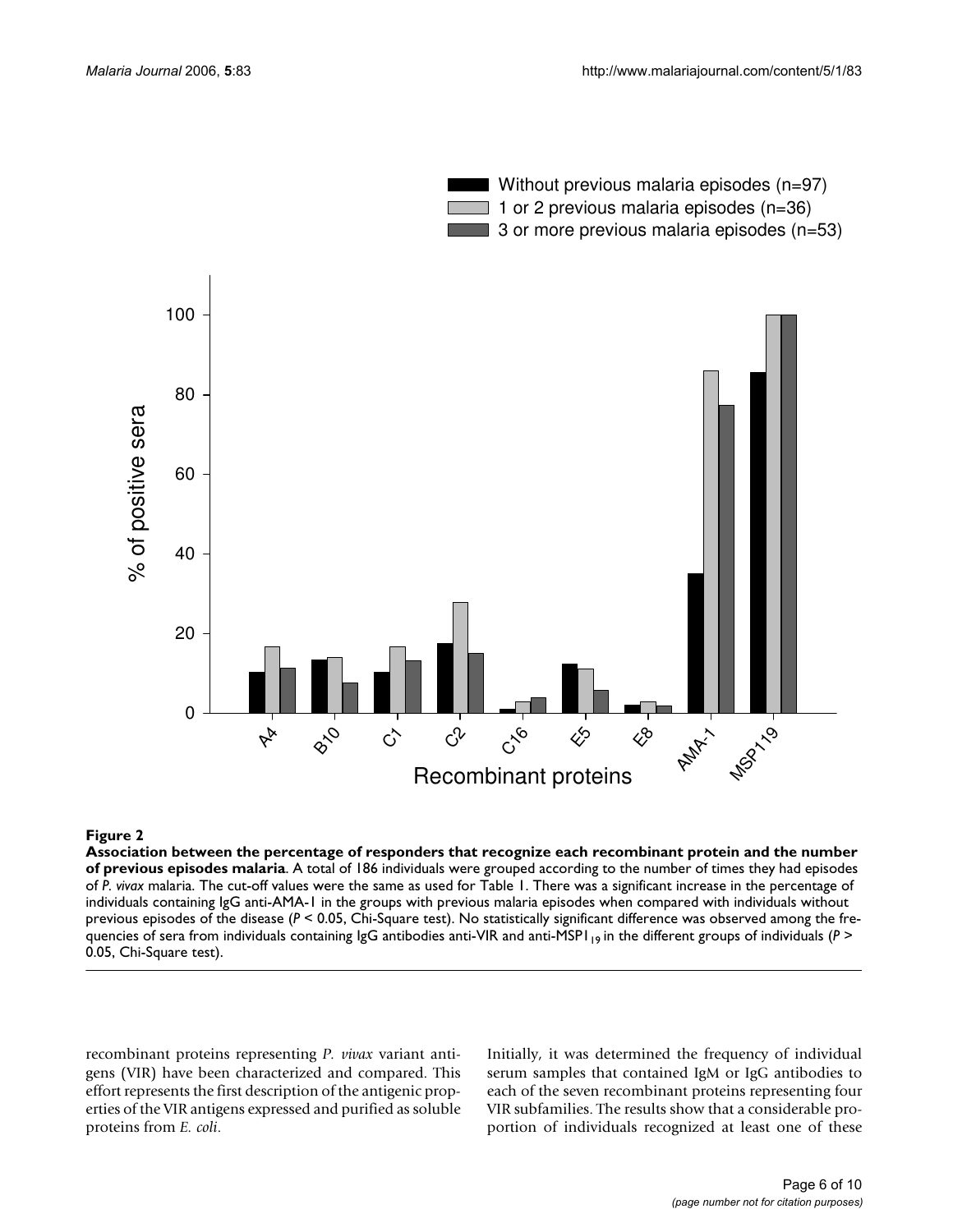

## PBMC proliferative response to recombinant proteins VIR and MSP119 **Figure 3** from individuals recently exposed to *P. vivax*

PBMC proliferative response to recombinant proteins VIR and MSP I <sub>19</sub> from individuals recently exposed to *P*. *vivax* **malaria**. PBMC proliferation assay was performed as described in the Methods section. Each recombinant protein VIR, MSP1<sub>19</sub> or GST was tested in final concentration of 2 and 10  $\mu$ g/ml. Individuals were considered as positive responders when they showed SI > 2.5 for at least one of the two concentrations of recombinant protein when compared to PBMC cultures containing the GST protein alone (VIR proteins) or medium alone (MSPI<sub>19</sub>). Symbols represent the SI obtained after stimulation with each antigen at the final concentration of 2  $\mu$ g/ml (A) or 10  $\mu$ g/ml (B). The horizontal lines represent the SI = 2.5. Individuals never exposed to malaria did not respond to antigen stimulation (data not shown). PBMC were also stimulated with Con A as positive controls. The SI obtained after stimulation with this mitogen varied from 15 to 178.2 (data not shown).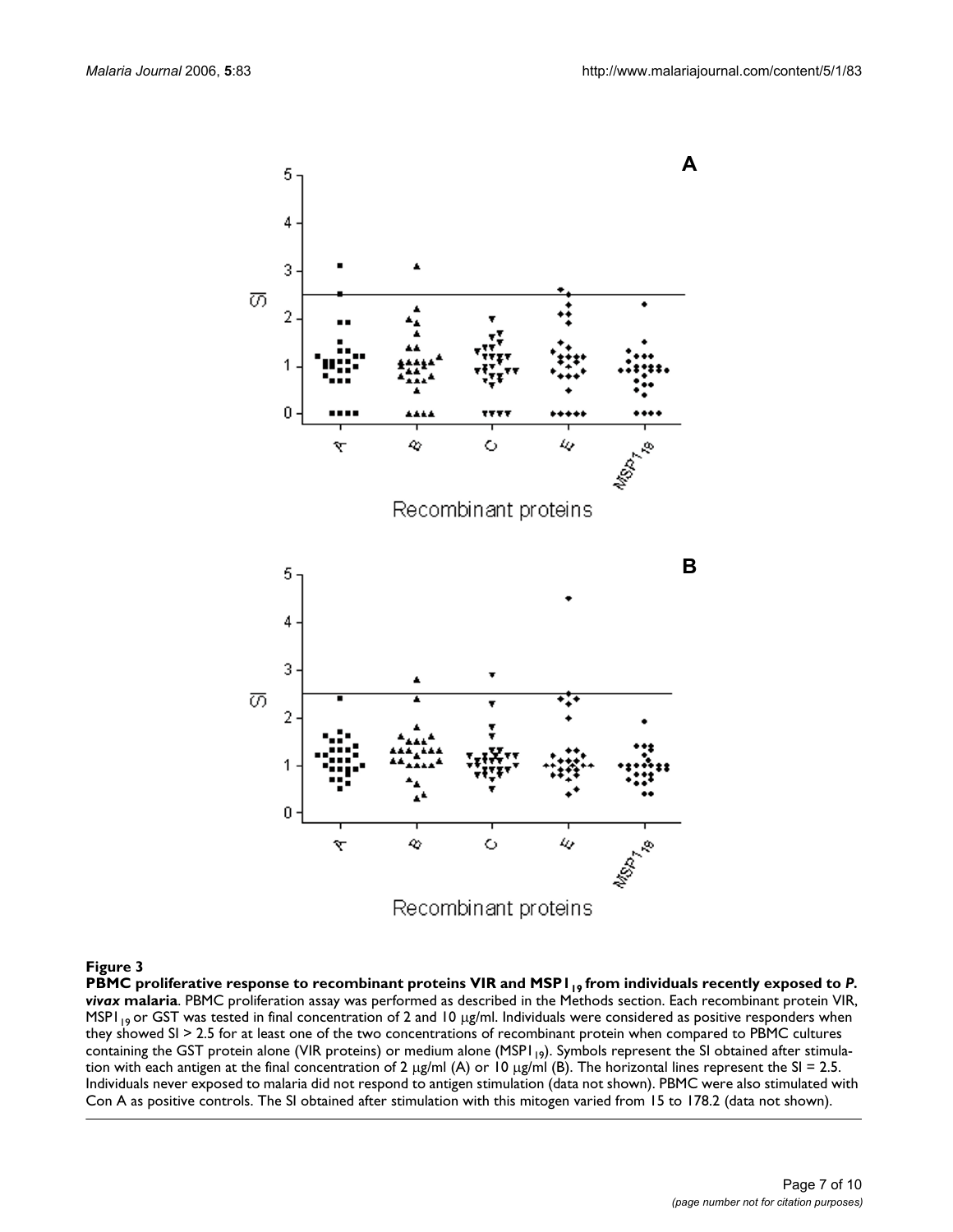recombinant proteins (29.6% and 26.0% for IgM and IgG, respectively), although the antibody levels (estimated by the OD) were generally low. Considering the high gene copy number per haploid genome [3] and high polymorphism of the VIR proteins in natural parasite populations [4,5], these results suggest that this protein can be highly immunogenic during natural human infections.

Among the different VIR subfamilies, the VIR-C was most frequently recognized by human IgG antibodies. The fact that three recombinant proteins representing the subfamily C (VIR-C1, VIR-C2, and VIR-C16) were used, may explain the higher frequency of responders to this subfamily. Moreover, the subfamily C is one of the most polymorphic in natural parasite isolates [4].

Although it is described that VIR proteins are immunogenic during natural infections, 51% of the individuals did not present IgM or IgG antibodies to any VIR protein. On the other hand, 70.5% of them displayed IgG antibodies to recombinant proteins representing two other *P. vivax* blood stage antigens (AMA-1 and MSP1 $_{19}$ ), which are extremely immunogenic during natural malaria infections and conserved in *P. vivax* Brazilian isolates [19[,22](#page-9-1)]. The frequencies of responders found in this study is not very different from the frequency found in an early study performed in the endemic area of the State of Rondônia, Brazil, using 22 different recombinant proteins, representing the various VIR subfamilies (A-E) from three patients [4]. However, different from the present study, the recognition of their recombinant proteins was analysed by immunoblotting after protein purification by electroelution and the VIR-A was most frequently recognized by human IgG antibodies.

Several studies with *P. falciparum* have demonstrated that agglutinating antibodies from individuals living in malaria endemic areas are known to react with the surface of the trophozoite-infected erythrocyte [9,10,23-28]. To date, it is believed that these agglutinating antibodies are directed against PfEMP-1 [10[,29\]](#page-9-2). It has been shown that immunity against PfEMP-1 variants is acquired in an agedependent manner [10,23,[24](#page-9-3),26,27] and is associated with protection from clinical disease [9,10]. Initial studies suggested that immune adults might have cross-reactive antibodies that agglutinate diverse *P. falciparum* isolates [23]. However, later studies suggested that both variantspecific and cross-reactive antibodies against PfEMP-1 might be elicited during natural infection with *P. falciparum* [30]. Very little information is available regarding the prevalence of antibodies in individuals from endemic areas against recombinant proteins representing specific domains of the PfEMP-1 [31].

A second antigen belonging to the largest known family of variable infected erythrocyte surface-expressed proteins, the rifin proteins, is also immunogenic in natural infections. High levels of specific antibodies against recombinant rifin proteins were detected in the majority of the adults living in an area of intense malaria transmission [32,[33\]](#page-9-4). Despite the high degree of diversity between *rif* sequences and the high gene copy number, it appears that *P. falciparum* infections can induce antibodies that crossreact with several variant rifin molecules in many parasite isolates in a given community, and the immune response is most likely stable over time in a hyperendemic area [32].

It was observed an equally distributed prevalence of IgG subclass against each of the different recombinant proteins VIR, except to VIR-C, whose antibodies are mainly IgG1 subclass. Only a few studies have addressed the IgG subclass distribution of VSA-specific antibody responses in general. These studies suggested that IgG1 is the dominant subclass involved in the VSA-specific IgG response in adults [34,35]. However, two other studies indicated that IgG3 is the dominant subclass in children [36] or that IgG3 and IgG2 are the dominant subclasses in adults, while in children IgG3 and IgG4 are the dominant subclasses [37].

Because the localities included in this study are considered as hypoendemic areas, it is not possible to establish any correlation among antibody responses against malaria proteins and age. To overcome this problem, an attempt was made to determine the correlation between antibody IgG responses to each recombinant protein VIR and number of previous malaria episodes. In contrast to the observations made to PfEMP-1 and rifin, this analysis, using a significant number of sera from primary-infected and multiple-infected individuals, showed no association between presence of anti-VIR IgG antibodies and malaria exposure. This data extended recent results obtained with a smaller number of sera from individuals from Rondônia State [4]. These results may be explained by the fact that *vir* genes representing at least two different subfamilies are transcribed concomitantly during mature stages by individual parasites and the large repertoire of VIR proteins found in natural parasite populations.

Also relevant is the observation that cross-reactive epitopes between the antigens encoded by the different *vir* subfamilies are undetectable after repeated infections. In agreement with this observation, recent attempts to demonstrate the cross-recognition within a subfamily and across subfamilies by inhibition ELISA assay failed (data not shown). It is possible that cross-reactive antibodies that are not generated by natural infections can be elicited by immunization with recombinant proteins. In fact, in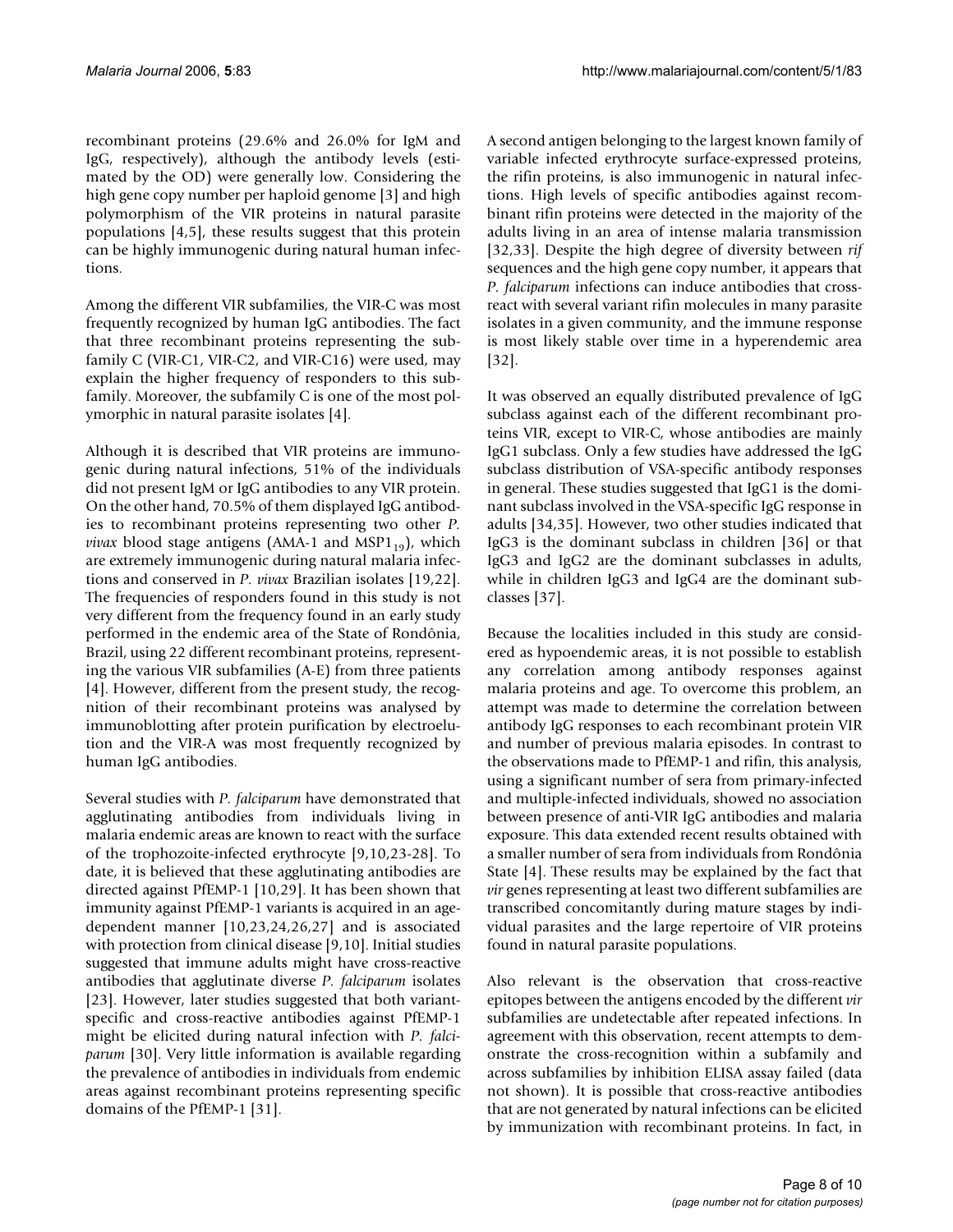ongoing studies, mice immunized with different recombinant proteins generated these cross-reactive antibodies to distinct VIR subfamilies (Oliveira and Soares, unpublished).

In the second part of the study, it was examined whether VIR antigens elicited an in vitro proliferative response of PBMC obtained from human subjects recently treated for *P. vivax* infection and normal healthy individuals. PBMC of only 14.8% of the individuals were able to proliferate to recombinant proteins VIR and when there was a T cell response, it was generally low in magnitude. Although the results suggests that the PBMC response to these recombinant proteins is negligible in *P. vivax* infections, it is impossible to rule out that they may reflect the fact that PBMC response is more specific than antibody response or that a larger number of individual proteins should be surveyed.

There are no studies of T cell responses to VIR antigens to be compared to these data. T cell responses in the field have been described elsewhere for PfEMP-1. CD4 T cell response to conserved regions of PfEMP-1 was significantly greater in malaria-exposed individuals than in unexposed Europeans, which suggests that these regions contain peptides recognized by T cells [38,39].

#### **Conclusion**

Soluble recombinant proteins representing distinct VIR antigens subfamilies were generated and they may be useful tools to perform a number of immuno-epidemiological studies in malaria-endemic areas. Also, this study provides evidence that there is a low frequency of individuals responding to each VIR antigen in endemic areas of Brazil, a fact that may explain the host susceptibility to new episodes of infection.

#### **Authors' contributions**

TRO and CFB generated the recombinant plasmids containing the *vir* genes. TRO purified the recombinant VIR proteins and carried out all immunological studies. MCSJ purified the recombinant protein  $His<sub>6</sub>$ -MSP1<sub>19</sub>. HADP participated in the design of the study and drafted the manuscript. ISS conceived the study, and participated in all aspects of its design, execution, coordination and manuscript preparation. All authors read and approved the final manuscript.

#### **Additional material**

#### **Additional File 1**

*Schematic diagram of the IgG antibody response against recombinant VIR proteins in each individual with patent* **P. vivax** *malaria. The antibody level was expressed as Index of Reactivity calculated as described in the Methods section. Values of IR*  $\geq$  *1.0 were considered as positive. Individuals primary-infected are shown in bold and underlined. Individual responses were categorized as follows: negative individuals ( ), individuals with IR between 1 to < 2.5 (* $\Box$ *), individuals with IR between 2.5 to < 5.0 ()* and individuals with IR  $\geq$  5.0 ( Click here for file [\[http://www.biomedcentral.com/content/supplementary/1475-](http://www.biomedcentral.com/content/supplementary/1475-2875-5-83-S1.rtf) 2875-5-83-S1.rtf]

#### **Acknowledgements**

This work was supported by a grant from the Fundação de Amparo a Pesquisa do Estado de São Paulo (FAPESP). CFB, HADP, and ISS are supported by fellowships from Conselho Nacional de Desenvolvimento Científico e Tecnológico (CNPq). TRO and MCSJ are supported by fellowships from FAPESP. The authors would like to thank Dr. Maristela Gomes da Cunha from Universidade Federal do Pará for support in the endemic area during the collect of samples for proliferation assays.

#### **References**

- <span id="page-8-0"></span>1. Mendis K, Sina BJ, Marchesini P, Carter R: **The neglected burden of** *Plasmodium vivax* **[malaria.](http://www.ncbi.nlm.nih.gov/entrez/query.fcgi?cmd=Retrieve&db=PubMed&dopt=Abstract&list_uids=11425182)** *Am J Trop Med Hyg* 2001, **64:**97-106.
- 2. **Secretaria de Vigilância em Saúde-SVS, Ministério da Saúde** [[http://www.saude.gov.br\]](http://www.saude.gov.br)
- 3. Del Portillo HA, Fernandez-Becerra C, Bowman S, Oliver K, Preuss M, Sanchez CP, Schneider NK, Villalobos JM, Rajandream MA, Harris D, Pereira da Silva LH, Barrel B, Lanzer M: **A superfamily of variant genes encoded in the subtelomeric region of** *Plasmodium vivax***[.](http://www.ncbi.nlm.nih.gov/entrez/query.fcgi?cmd=Retrieve&db=PubMed&dopt=Abstract&list_uids=11298455)** *Nature* 2001, **410:**839-842.
- 4. Fernandez-Becerra C, Pein O, Oliveira TR, Yamamoto MM, Cassola AC, Rocha C, Soares IS, de Bragança-Pereira CA, Del Portillo HA: **Variant proteins of** *Plasmodium vivax* **[are not clonally](http://www.ncbi.nlm.nih.gov/entrez/query.fcgi?cmd=Retrieve&db=PubMed&dopt=Abstract&list_uids=16238616) [expressed in natural infections.](http://www.ncbi.nlm.nih.gov/entrez/query.fcgi?cmd=Retrieve&db=PubMed&dopt=Abstract&list_uids=16238616)** *Mol Microbiol* 2005, **58:**648-658.
- 5. Merino EF, Fernandez-Becerra C, Durham AM, Ferreira JE, Tumilasci VF, d'Arc-Neves J, da Silva-Nunes M, Ferreira MU, Wickramarachchi T, Udagama-Randeniya P, Handunnetti SM, del Portillo HA: **Multicharacter population study of the** *vir* **subtelomeric multigene superfamily of** *Plasmodium vivax***, a major human malaria parasite.** *Mol Biochem Parasitol* 2006 in press.
- 6. Janssen CS, Phillips RS, Turner CM, Barrett MP: *Plasmodium* **[inter](http://www.ncbi.nlm.nih.gov/entrez/query.fcgi?cmd=Retrieve&db=PubMed&dopt=Abstract&list_uids=15507685)[spersed repeats: the major multigene superfamily of malaria](http://www.ncbi.nlm.nih.gov/entrez/query.fcgi?cmd=Retrieve&db=PubMed&dopt=Abstract&list_uids=15507685) [parasites.](http://www.ncbi.nlm.nih.gov/entrez/query.fcgi?cmd=Retrieve&db=PubMed&dopt=Abstract&list_uids=15507685)** *Nucleic Acids Res* 2004, **32:**5712-5720.
- 7. Kaviratne M, Fernandez V, Jarra W, Cunningham D, Galinski MR, Wahlgren M, Preiser PR: **Antigenic Variation in** *Plasmodium falciparum* **and other** *Plasmodium* **species.** In *Antigenic Variation Volume 14*. Edited by: Craig A, Scherf A. Oxford, Elsevier; 2003:291-318.
- 8. Del Portillo HA, Lanzer M, Rodríguez-Malaga S, Zavala F, Fernandez-Becerra C: **Variant genes and the spleen in** *Plasmodium vivax* **[malaria.](http://www.ncbi.nlm.nih.gov/entrez/query.fcgi?cmd=Retrieve&db=PubMed&dopt=Abstract&list_uids=15582531)** *Int J Parasitol* 2004, **34:**1547-1554.
- 9. Marsh K, Otoo L, Hayes RJ, Carson DC, Greenwood BM: **Antibodies to blood stage antigens of** *Plasmodium falciparum* **[in rural](http://www.ncbi.nlm.nih.gov/entrez/query.fcgi?cmd=Retrieve&db=PubMed&dopt=Abstract&list_uids=2694458) [Gambians and their relation to protection against infection.](http://www.ncbi.nlm.nih.gov/entrez/query.fcgi?cmd=Retrieve&db=PubMed&dopt=Abstract&list_uids=2694458)** *Trans R Soc Trop Med Hyg* 1989, **83:**293-303.
- 10. Bull PC, Lowe BS, Kortok M, Molyneux CS, Newbold CI, Marsh K: **[Parasite antigens on the infected red cell surface are targets](http://www.ncbi.nlm.nih.gov/entrez/query.fcgi?cmd=Retrieve&db=PubMed&dopt=Abstract&list_uids=9500614) [for naturally acquired immunity to malaria.](http://www.ncbi.nlm.nih.gov/entrez/query.fcgi?cmd=Retrieve&db=PubMed&dopt=Abstract&list_uids=9500614)** *Nat Med* 1998, **4:**358-360.